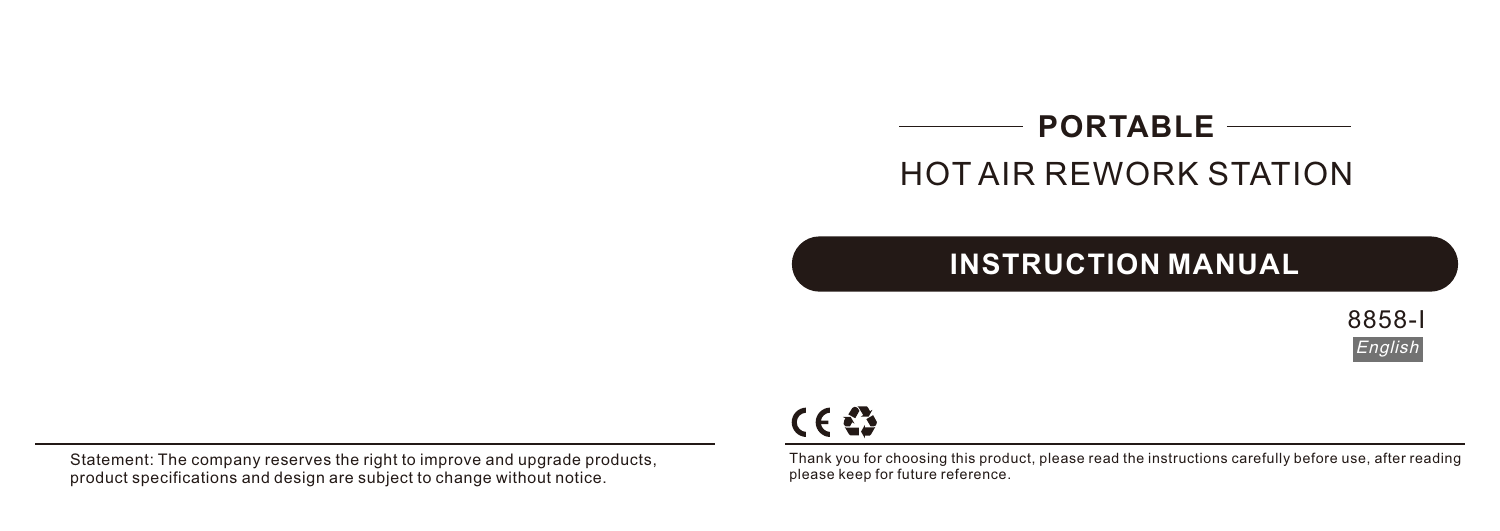#### **Safety rules**

Use the machine, the following basic measures should abide, avoid electric shock or cause injury or damage caused by fires.

- 1. To ensure personal safety, after the machine completed work, please turn off the main power switch, and unplug the power cord if long time no use.
- 2. To ensure personal safety, you must use the original approval or recommendation of the parts, otherwise it will lead to serious consequences.
- 3. Machine failure must be by professionals or the company designated personnel for repair.
- 4. This product is grounded three-wire plug, must be inserted within the three hole grounded outlet, do not change the plugs or use ungrounded three adapter made it bad grounded.
- 5. Hot air gun or soldering station is open, its temperature are likely to reach 400 degrees. Do not use it near flammable gas, objects. Tube and the heat emitted very hot, can burn the body, do not touch the hot pipe and direct injection to heat the human body.
- 6. Before hot air gun turned on, please ensure it is in safety environment, do not leave the jobs site.
- 7. When the hot air gun opening do not install nozzle, the heat pipe and the nozzle must be cooling. Then installed the other nozzle.
- 8. Please keep inlet and outlet airflow, don't have obstruction.
- 9. After used, remember that the cooling body, the handle should be released into the handle frame, then shut down the machine to sleep.
- 10. The machine welding will take smoke, please do proper ventilation.

#### **Warning!!!**

- 1. If the supply cord is damaged, it must be replaced by a special cord or assemble available from the manufacturer or its service agent.
- 2. --Be careful when using the appliance in places where there are combustible materials; --Do not apply to the same place for a long time.
- 3. --Be aware that heat may be conducted to combustible materials that are out of sight;
- --Do not leave the appliance unattended when it is switched on.
- 4. --This appliance is not intended for use by persons (including children) with reduced physical, sensory or mental capabilities, or lack of experience and knowledge. Unless they have been given supervision or instruction concerning use of the appliance by a person responsible for their safety.
- --Children should be supervised to ensure that they do not play with the appliance.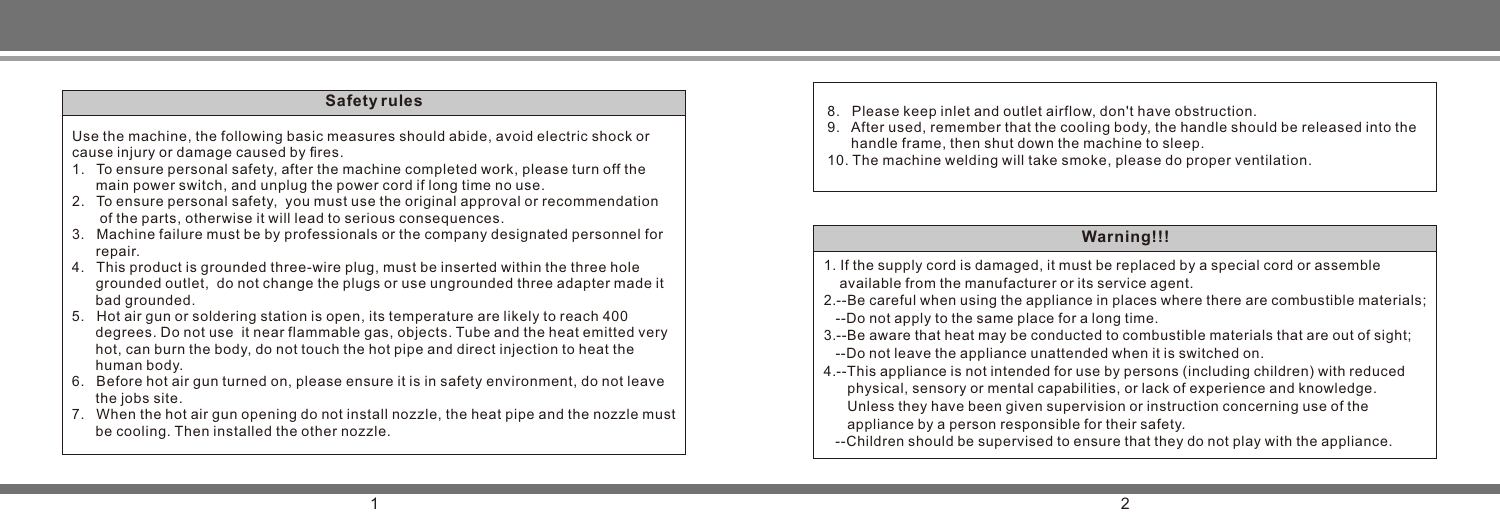#### **I. Features**

- 1. Uses PID programmable temperature control technology, applying sophisticated PID programming into the machine to adjust temperature. Temperature are stable and small errors.
- 2 . Adjustable airflow ,air flow is large and gentle , temperature easy to adjustment.
- 3. System has an automatic cool-air cooling heater feature, which can prolong the life of the heating element and protect the hot air gun.
- 4. Using blower wind, long life and large air flow.
- 5. With newest plug-in ceramic heating element, easy for replacement.
- 6. Celsius/Fahrenheit Display Temperature Function: To satisfy market demand in different regions, the Company has designed a temperature display mode .
- 7. The double-sided internal SMT manufacturing process boasts clean craftsmanship. The signal flow is clear, and the machine is both stable and safe, further improving its performance and adaptability to various harsh environments.
- 8. Portable design, small size, light weight, convenient to carry and easy to operate.

#### **II.Specifications**

| Input voltage         | $~110V$ ±10% 60Hz/~220V ±10% 50Hz          |  |  |
|-----------------------|--------------------------------------------|--|--|
| <b>Output Power</b>   | 650W                                       |  |  |
| Temperature range     | $100^{\circ}$ C-480 $^{\circ}$ C           |  |  |
| Display mode          | <b>LED Display</b>                         |  |  |
| Airflow type          | <b>Blower</b>                              |  |  |
| Airflow               | 120L/min(MAX.)                             |  |  |
| Handle length         | $\leq 1.4$ meter                           |  |  |
| Handle size           | L305 x W60 x H60MM<br>±3MM                 |  |  |
| Weight                | $0.6$ Kg                                   |  |  |
| Operation temperature | $0 - 40^{\circ}$ C/32~104°F                |  |  |
| Storage temperature   | $-20 - 80^{\circ}$ C/ $-4 - 176^{\circ}$ F |  |  |
| Storage Humidity      | $35\% - 45\%$                              |  |  |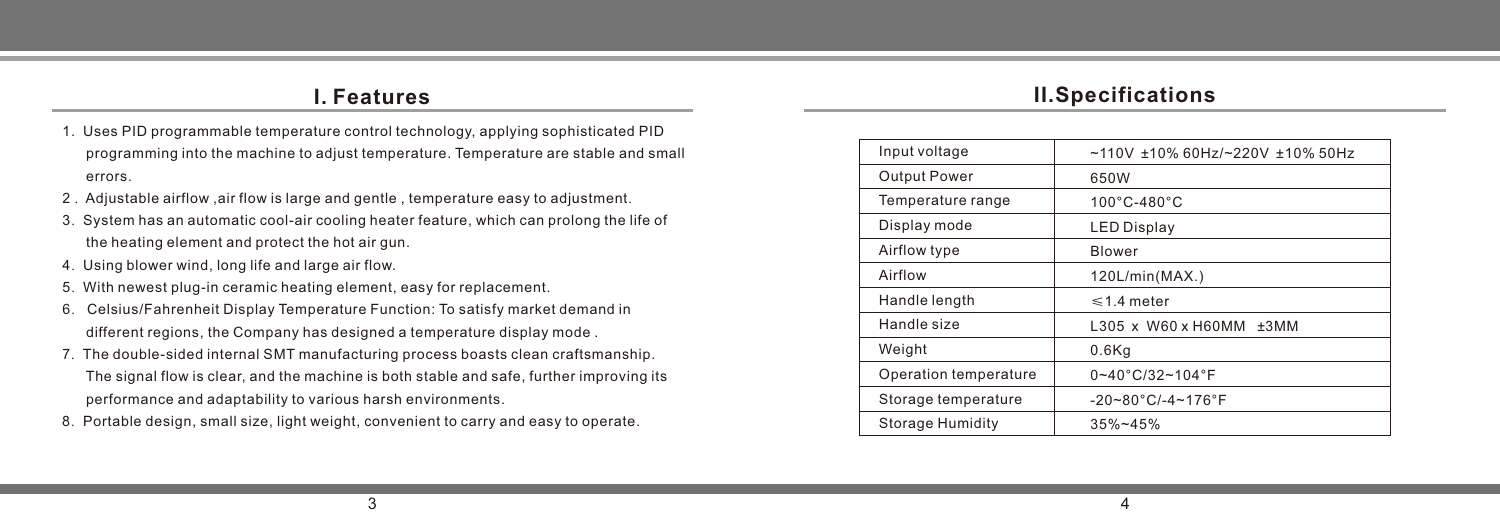#### **III. Handle Schematic**



#### **IV.Usage**

- 1. Suitable for a various kind of soldering or desoldering (removals) purposes of the electronic components such as: SOIC, CHIP, QFP, PLCC, BGA,SMD, etc.
- 2. Shrinking, drying, Paint drying, adhesive removal, thawing, warming, Plastic welding.

#### **V. Operating Instructions**

- 1. Install you need nozzles(try to use large diameter nozzle).
- 2. Connect the power cord.
- 3. Turn on the power switch, the display shows the set temperature, press the UP or DOWN to set the temperature value that you need(plus or minus 1°C temperature when point press, long press is quickly setting) after a few seconds the hot air gun start-up, adjust the airflow knob to set the need airflow value, after the temperature was stabilized able to normal operation.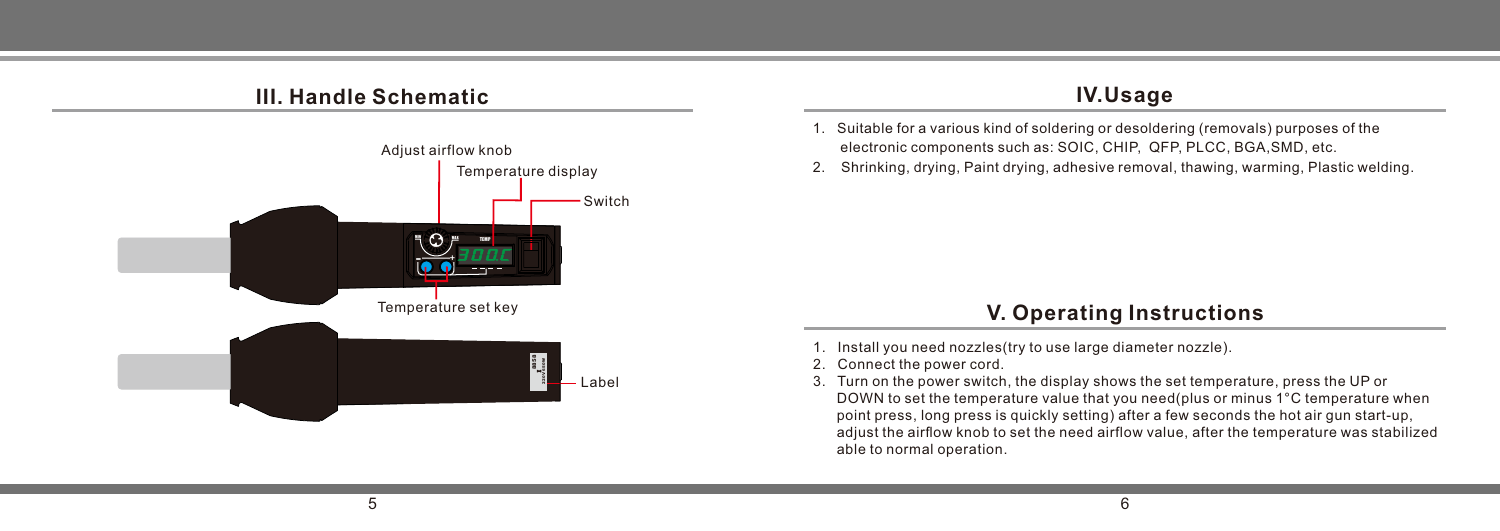- 4. After work, turn off the switch, the hot air gun into the cool air cooling system, unplug the power cord until the wind stop.
- 5. Celsius / Fahrenheit temperature Setup instructions
	- **A.** Turn on the power switch, press temperature "UP" and "Down" key for 3 seconds will display "C" flashing.
	- **B.** Press "UP" and "Down" set Celsius / Fahrenheit temperature

 **C.** Stop operation for 4 seconds, the program will automatic protection and exit setup, complete set.

**Note:** In the case of completing working, try to use low temperature and large amount of airflow, which contribute to prolong the life of hot air rework and the security of desoldering IC chip

#### **VI. Symbol Description**

- 1. Display shows  $\bullet$  ", It indicates the power prompt, need to unplug the power cord when don't work for a long time
- 2. Display shows "S-E". It indicates sensor error detection.
- 3. When the station working, temperature display lower than 50 and no longer to °C heat up, it means the station heating element maybe damage, need replace the heating element(heat sensor material and components).

#### **VII. Terms of Use**

- 1. Hot air rework station outlet and the surrounding may have extremely high temperatures, care should be taken to guard against burns
- 2. The Hot Air rework's handle must be placed properly on the handle's rack, can not put on worktable or other place.
- 3. Please ensure the Hot air's outlet is clear, must free from any blockages or obstructions.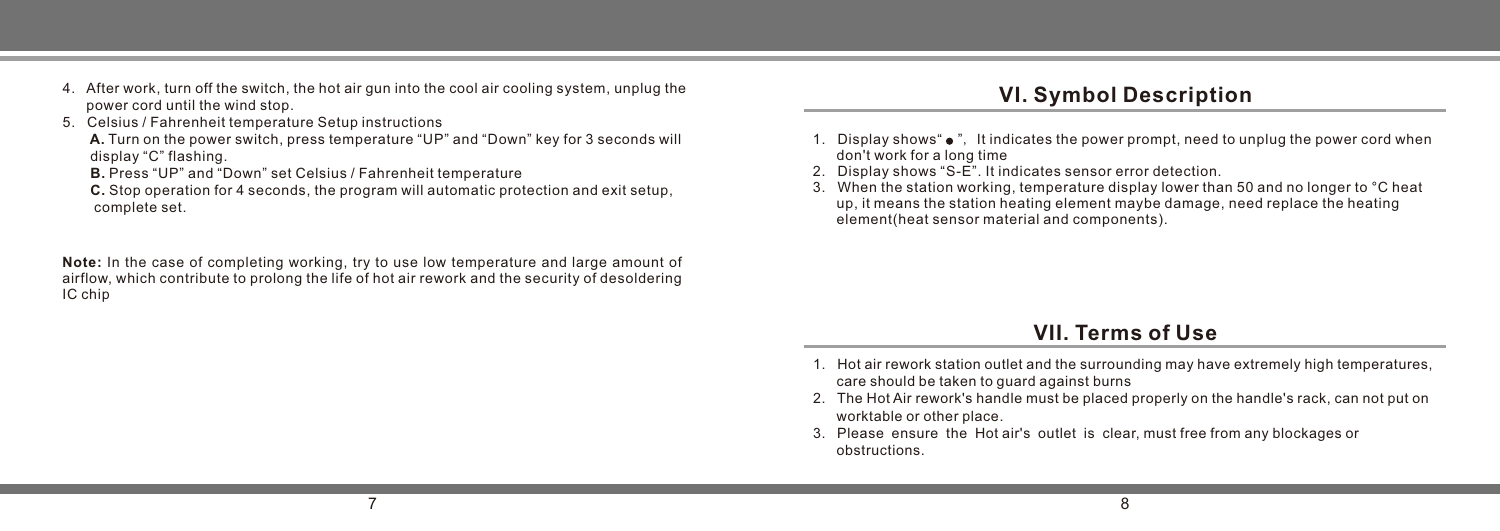- 4. After usage, the handle must be placed back on the handle's rack, let the machine cooling down lower than70°C (enter to standby mode), then turn off the Hot Air power switch.
- 5. The distance between outlet and object should be at least 2mm.
- 6. According to work requirement, choose appropriate nozzle. Different nozzle with different temperature,



#### **Heating Element Replace Figure**

#### **VIII. Replace Heating Element**

- 1. Loosen the 3 screws on steel tube
- 2. Remove steel tube and then pull out ground wire.
- 3. Pull out heating element
- 4. Replace new heating element
- 5. Wrap mica paper
- 6. Insert steel tube and connect with ground wire
- 7. Tighten the screw